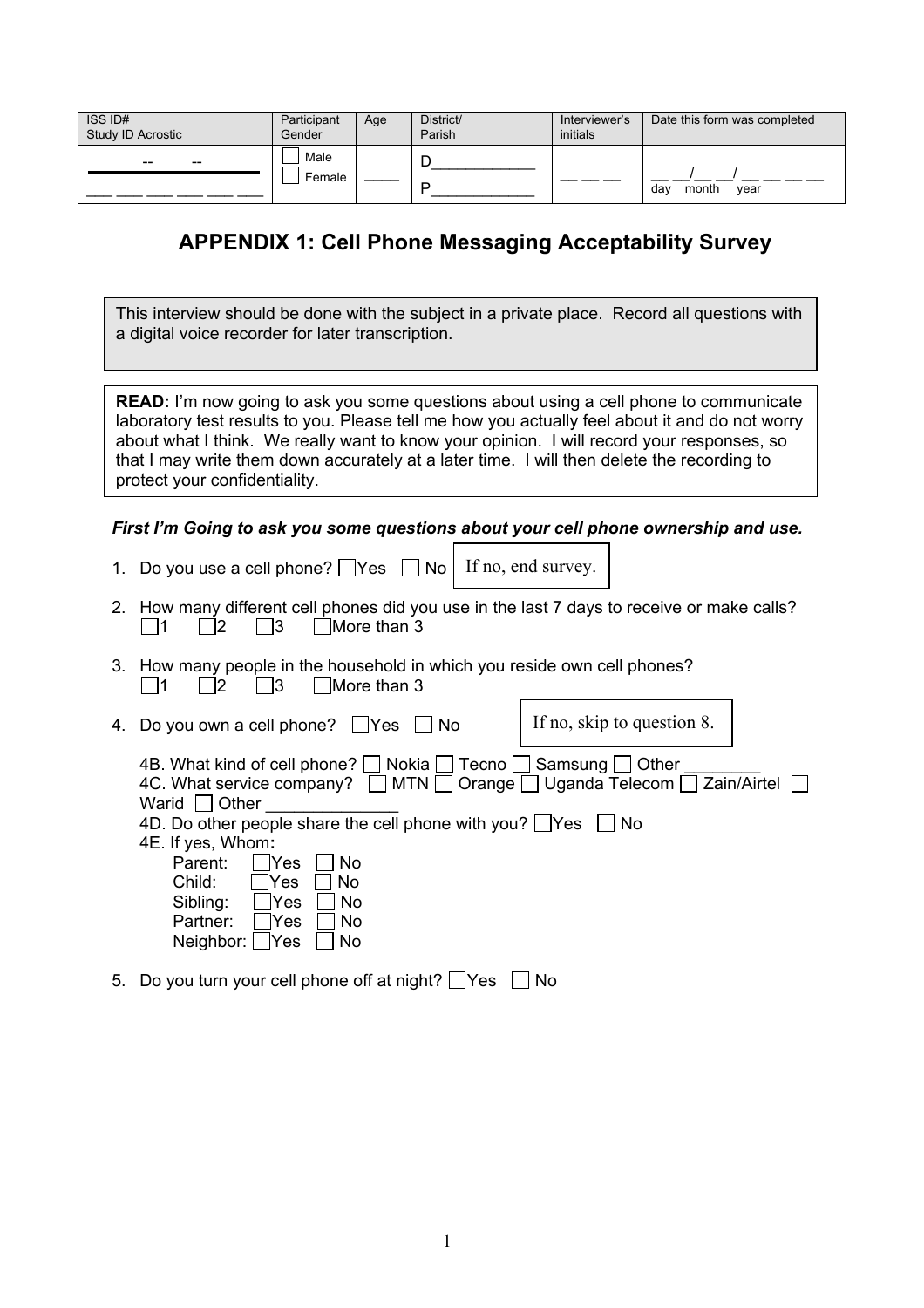| 6. How do you charge your cell phone?                                                                                                                                                                                                                                                                                                                           |  |  |  |
|-----------------------------------------------------------------------------------------------------------------------------------------------------------------------------------------------------------------------------------------------------------------------------------------------------------------------------------------------------------------|--|--|--|
| electricity at home<br>roadside stand<br>solar charger<br>other                                                                                                                                                                                                                                                                                                 |  |  |  |
| 7. How often does your cell phone battery run out?<br>$\Box$ Everyday $\Box$ Every 2-6 days $\Box$ Once per week $\Box$ Less than once per week                                                                                                                                                                                                                 |  |  |  |
| 8. How many cell phone calls did you make yesterday?<br>$\Box$ None<br>$\Box$ 3-5<br>$\Box$ 6-10<br>$\Box$ 1-2<br>$\Box$ 11-20<br>20ר[                                                                                                                                                                                                                          |  |  |  |
| 9. How many cell phone calls did you receive yesterday?<br>$\Box$ 6-10<br>$\Box$ 3-5<br>$\Box$ 11-20<br>None<br>$\Box$ 1-2<br>$\overline{\phantom{1}}$ >20                                                                                                                                                                                                      |  |  |  |
| 10. What do you make phone calls about (tick all that apply)?<br>conversation with friends or family<br>practical arrangements (like when and where<br>to meet someone) $\Box$ business matters<br>other                                                                                                                                                        |  |  |  |
| 11. Please check all of the times of the day when you have a cell phone you can use (check<br>all boxes that are correct)?<br>Before sunrise □Sunrise to midday □Midday to sunset □sunset to sleep hours                                                                                                                                                        |  |  |  |
| 12. How many days each week do you have access to a cell phone?<br>$\Box$ 1 day $\Box$ Some days (2-3) $\Box$ Most days (4-6) $\Box$ Everyday                                                                                                                                                                                                                   |  |  |  |
| 13. Do you know how to read English? Yes<br>No<br>14. Do you know how to write English? Yes<br>$\Box$ No<br>15. Do you know how to read Runyankole? Yes<br><b>No</b><br>16. Do you know how to write Runyankole? Yes<br>No                                                                                                                                      |  |  |  |
| 17. When the doctor at ISS clinic orders blood tests, how have you learned about the<br>results?<br>Doctor tells me at my next visit<br>I receive a phone call with results<br>I call my doctor or the clinic to receive the results<br>I receive an SMS text message with results<br>I do not usually find out<br>a family member or friend tells me<br>Other: |  |  |  |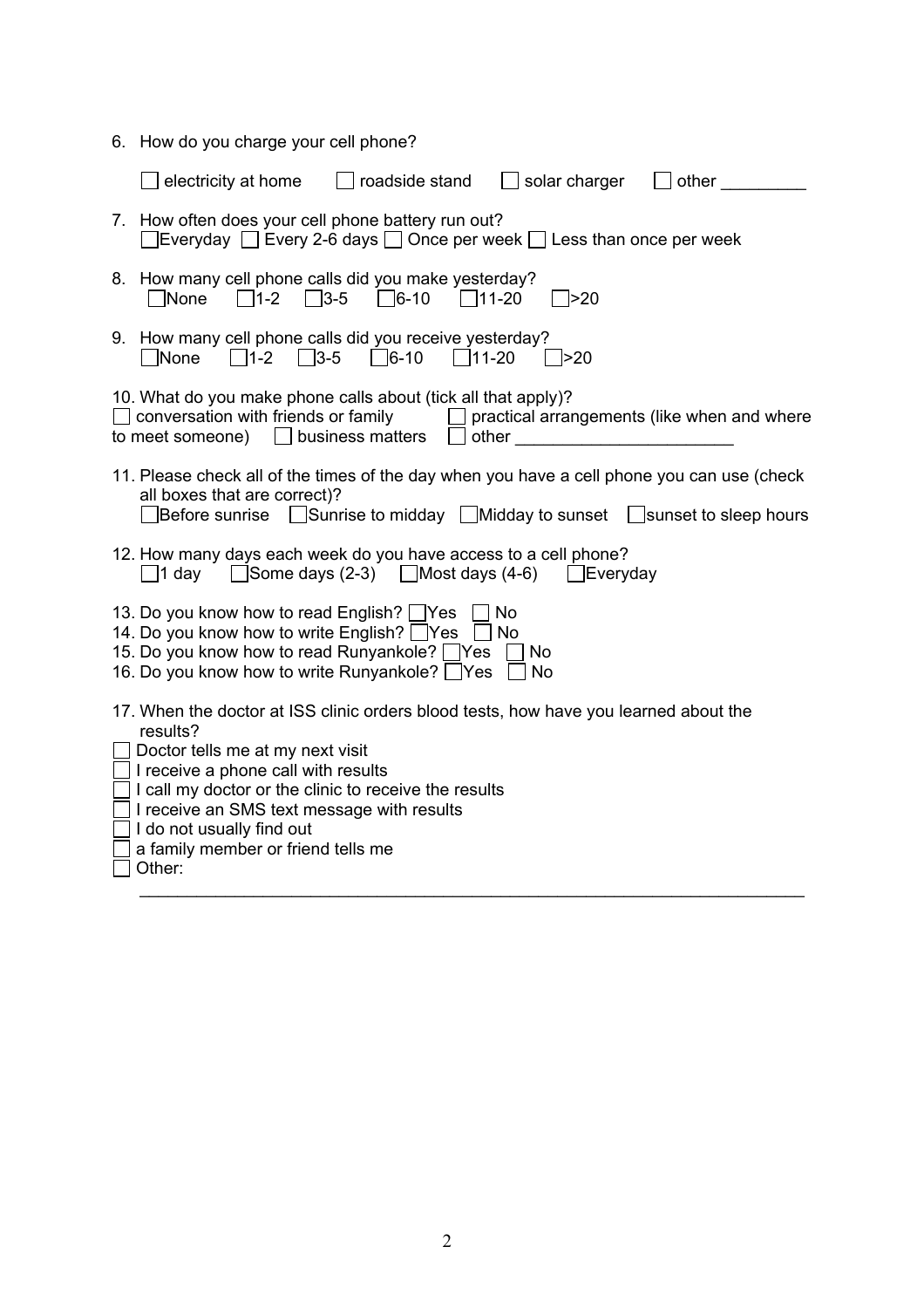| Now I'm going to ask you some questions about sending SMS text messages.                                                                                                                                                                                                                                                                                                                                                                    |                             |
|---------------------------------------------------------------------------------------------------------------------------------------------------------------------------------------------------------------------------------------------------------------------------------------------------------------------------------------------------------------------------------------------------------------------------------------------|-----------------------------|
| 18. Do you know how to send SMS text messages? Ves □ No                                                                                                                                                                                                                                                                                                                                                                                     | If no, skip to question 23. |
| 19. Do you send SMS text messages? Yes No                                                                                                                                                                                                                                                                                                                                                                                                   |                             |
| 20. About how many SMS text messages did you send in the past week?<br>$\Box$ 1-2 $\Box$ 3-5 $\Box$ 6-10 $\Box$ 11-20<br>$\Box$ >20<br> None                                                                                                                                                                                                                                                                                                |                             |
| 21. How much does it cost for you to send a SMS text message? _______ shillings                                                                                                                                                                                                                                                                                                                                                             |                             |
| 22. What do you send SMS about (tick all that apply)?<br>conversation with friends or family $\Box$ practical arrangements (like when and where<br>to meet someone) $\Box$ business maters<br>other and the contract of the contract of the contract of the contract of the contract of the contract of the contract of the contract of the contract of the contract of the contract of the contract of the contract of the<br>$\mathbf{1}$ |                             |
| Now I'm going to ask you some questions about receiving SMS text messages.<br>23. Do you receive SMS text messages? Ves ∩ No                                                                                                                                                                                                                                                                                                                | If no, skip to question 27. |
| 24. Do you know how to access SMS text messages you receive? TYes                                                                                                                                                                                                                                                                                                                                                                           | <b>No</b>                   |
| 25. About how many SMS text messages did you receive in the past week?<br>$\Box$ 6-10 $\Box$ 11-20<br>$\Box$ 1-2 $\Box$ 3-5<br>None<br>$\Box$ >20                                                                                                                                                                                                                                                                                           |                             |
| 26. How much does it cost for you to receive a SMS text message? _______ shillings                                                                                                                                                                                                                                                                                                                                                          |                             |
| Next we will ask you about your preference for learning about test results.<br>27. Imagine that you have a blood test with abnormal results and your doctor wants to tell<br>about it. How would you prefer to learn about the results?                                                                                                                                                                                                     |                             |
|                                                                                                                                                                                                                                                                                                                                                                                                                                             |                             |

\_\_\_\_\_\_\_\_\_\_\_\_\_\_\_\_\_\_\_\_\_\_\_\_\_\_\_\_\_\_\_\_\_\_\_\_\_\_\_\_\_\_\_\_\_\_\_\_\_\_\_\_\_\_\_\_\_\_\_\_\_\_\_\_\_\_\_\_\_\_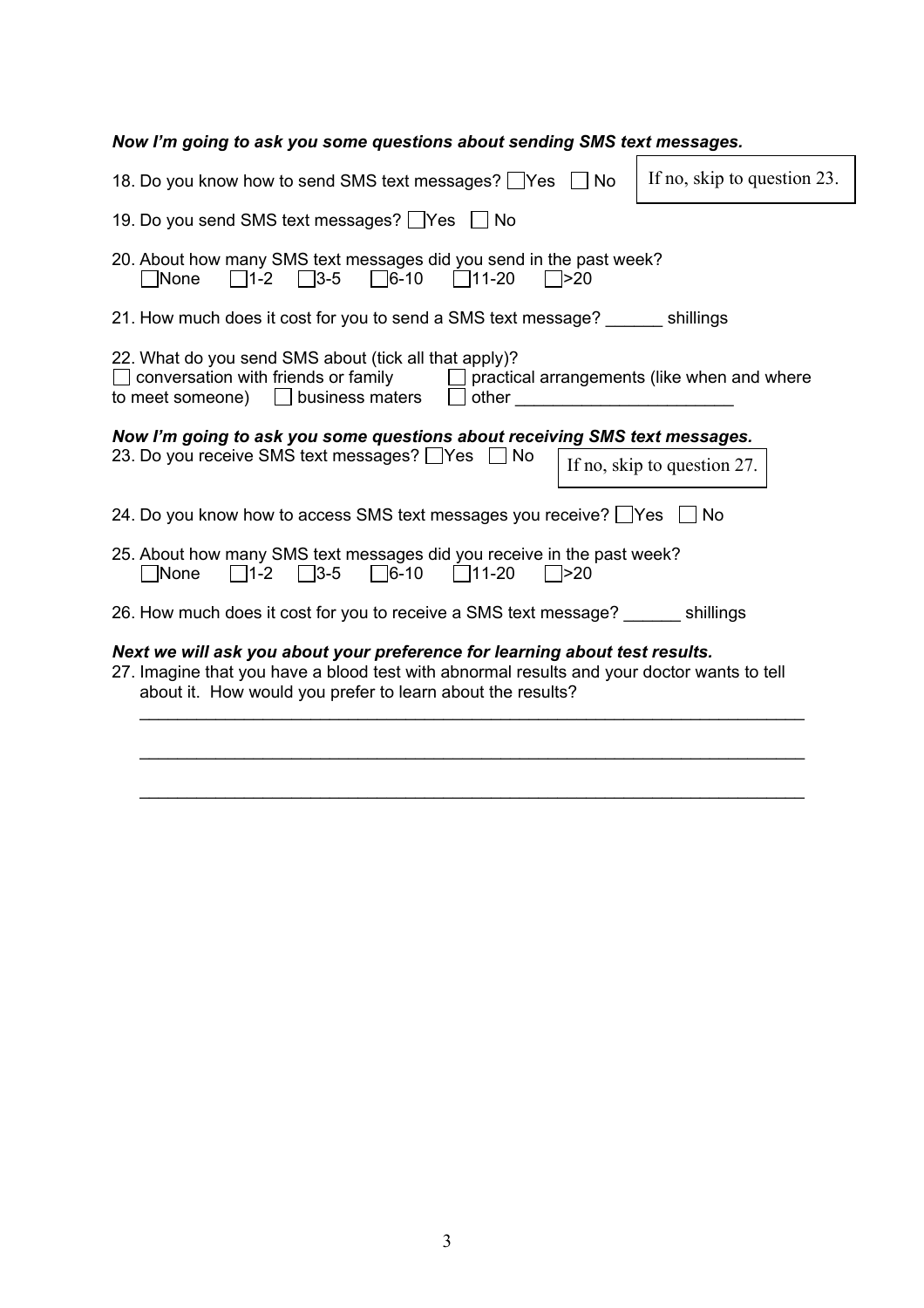- 28. Which of these methods are acceptable ways for your doctor to tell you about abnormal laboratory tests (check all that apply)?
- $\Box$  Doctor tells me at my next visit
- $\Box$  I receive a recorded voice message with results
- $\Box$  I receive a phone call with results
- $\Box$  I receive an SMS text message with results
- Other: \_\_\_\_\_\_\_\_\_\_\_\_\_\_\_\_\_\_\_\_\_\_\_\_\_\_\_\_\_\_\_\_\_\_\_\_\_\_\_\_\_\_\_\_\_\_\_\_\_\_\_\_\_\_\_\_\_\_\_\_\_\_\_\_\_\_\_\_\_\_
- 29. Imagine that your doctor wants you to know an important piece of information like an abnormal lab test. How would you feel if he sent you that information by SMS text message to your cell phone?

*[The purpose of this question is to learn what patients think about receiving medical information over their cell phone. Prompts could include: Does it seem like a good way for doctors to communicate with patients? What would you do with the information?]*

\_\_\_\_\_\_\_\_\_\_\_\_\_\_\_\_\_\_\_\_\_\_\_\_\_\_\_\_\_\_\_\_\_\_\_\_\_\_\_\_\_\_\_\_\_\_\_\_\_\_\_\_\_\_\_\_\_\_\_\_\_\_\_\_\_\_\_\_\_\_

\_\_\_\_\_\_\_\_\_\_\_\_\_\_\_\_\_\_\_\_\_\_\_\_\_\_\_\_\_\_\_\_\_\_\_\_\_\_\_\_\_\_\_\_\_\_\_\_\_\_\_\_\_\_\_\_\_\_\_\_\_\_\_\_\_\_\_\_\_\_

\_\_\_\_\_\_\_\_\_\_\_\_\_\_\_\_\_\_\_\_\_\_\_\_\_\_\_\_\_\_\_\_\_\_\_\_\_\_\_\_\_\_\_\_\_\_\_\_\_\_\_\_\_\_\_\_\_\_\_\_\_\_\_\_\_\_\_\_\_\_

\_\_\_\_\_\_\_\_\_\_\_\_\_\_\_\_\_\_\_\_\_\_\_\_\_\_\_\_\_\_\_\_\_\_\_\_\_\_\_\_\_\_\_\_\_\_\_\_\_\_\_\_\_\_\_\_\_\_\_\_\_\_\_\_\_\_\_\_\_\_

\_\_\_\_\_\_\_\_\_\_\_\_\_\_\_\_\_\_\_\_\_\_\_\_\_\_\_\_\_\_\_\_\_\_\_\_\_\_\_\_\_\_\_\_\_\_\_\_\_\_\_\_\_\_\_\_\_\_\_\_\_\_\_\_\_\_\_\_\_\_

\_\_\_\_\_\_\_\_\_\_\_\_\_\_\_\_\_\_\_\_\_\_\_\_\_\_\_\_\_\_\_\_\_\_\_\_\_\_\_\_\_\_\_\_\_\_\_\_\_\_\_\_\_\_\_\_\_\_\_\_\_\_\_\_\_\_\_\_\_\_

\_\_\_\_\_\_\_\_\_\_\_\_\_\_\_\_\_\_\_\_\_\_\_\_\_\_\_\_\_\_\_\_\_\_\_\_\_\_\_\_\_\_\_\_\_\_\_\_\_\_\_\_\_\_\_\_\_\_\_\_\_\_\_\_\_\_\_\_\_\_

\_\_\_\_\_\_\_\_\_\_\_\_\_\_\_\_\_\_\_\_\_\_\_\_\_\_\_\_\_\_\_\_\_\_\_\_\_\_\_\_\_\_\_\_\_\_\_\_\_\_\_\_\_\_\_\_\_\_\_\_\_\_\_\_\_\_\_\_\_\_

\_\_\_\_\_\_\_\_\_\_\_\_\_\_\_\_\_\_\_\_\_\_\_\_\_\_\_\_\_\_\_\_\_\_\_\_\_\_\_\_\_\_\_\_\_\_\_\_\_\_\_\_\_\_\_\_\_\_\_\_\_\_\_\_\_\_\_\_\_\_

\_\_\_\_\_\_\_\_\_\_\_\_\_\_\_\_\_\_\_\_\_\_\_\_\_\_\_\_\_\_\_\_\_\_\_\_\_\_\_\_\_\_\_\_\_\_\_\_\_\_\_\_\_\_\_\_\_\_\_\_\_\_\_\_\_\_\_\_\_\_

30. What worries do you have about receiving a cell phone SMS text message from your doctor? *[Prompts may include: Are you worried about your privacy? Are you concerned you wouldn't understand the message?]*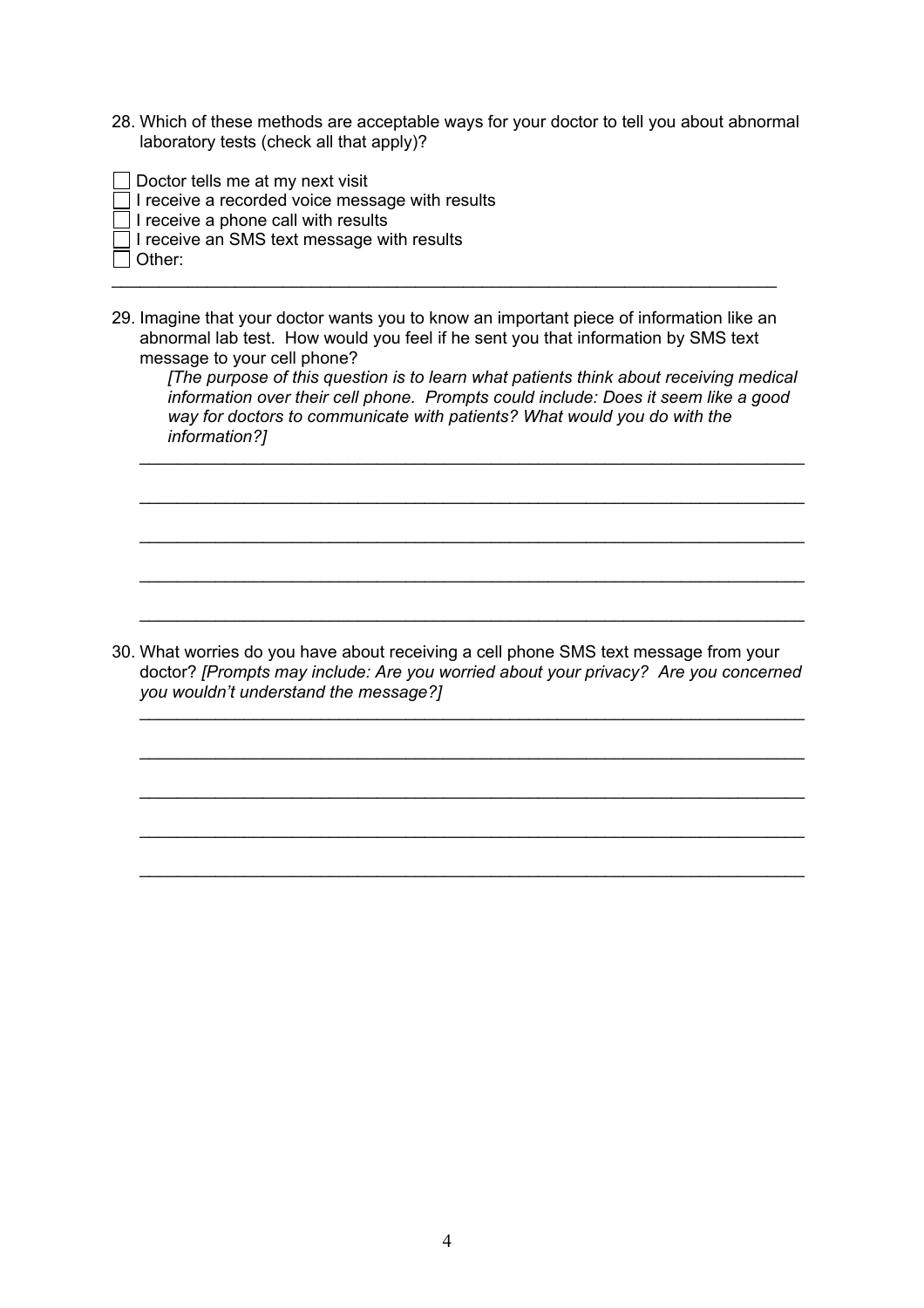31. What can we do to make sure text messages respect your privacy?

| 32. What if we required a password that only you would know that would be required to open<br>the message? Would this help to make your results confidential or would this<br>inconvenience you?                                                                                                                                                                           |
|----------------------------------------------------------------------------------------------------------------------------------------------------------------------------------------------------------------------------------------------------------------------------------------------------------------------------------------------------------------------------|
| 33. Would you prefer a message that is direct (READ: "Your laboratory tests are ready,                                                                                                                                                                                                                                                                                     |
| please return to clinic) or coded (READ: "It is going to rain today" or "ABCDEFG")?<br><b>Direct</b><br>Coded<br>34. Please check all that apply about your feelings of receiving SMS text messages about                                                                                                                                                                  |
| health information on your cell phone.<br>a. I would like to receive health information from my doctor by SMS text message.<br>  Yes     No<br>b. I am not interested in receiving health information from my doctor by SMS text<br>message. $\Box$ Yes<br>$\Box$ No                                                                                                       |
| c. I am afraid other people would learn about my health problems if I received SMS text<br>messages from my doctor. $\Box$ Yes<br>  No<br>d. I think receiving SMS text messages would be a helpful way to learn about important<br>health information. $\Box$ Yes $\Box$ No<br>e. I do not use a cell phone very often, so would not be able to get information this way. |
| $\Box$ Yes $\Box$ No                                                                                                                                                                                                                                                                                                                                                       |

\_\_\_\_\_\_\_\_\_\_\_\_\_\_\_\_\_\_\_\_\_\_\_\_\_\_\_\_\_\_\_\_\_\_\_\_\_\_\_\_\_\_\_\_\_\_\_\_\_\_\_\_\_\_\_\_\_\_\_\_\_\_\_\_\_\_\_\_\_\_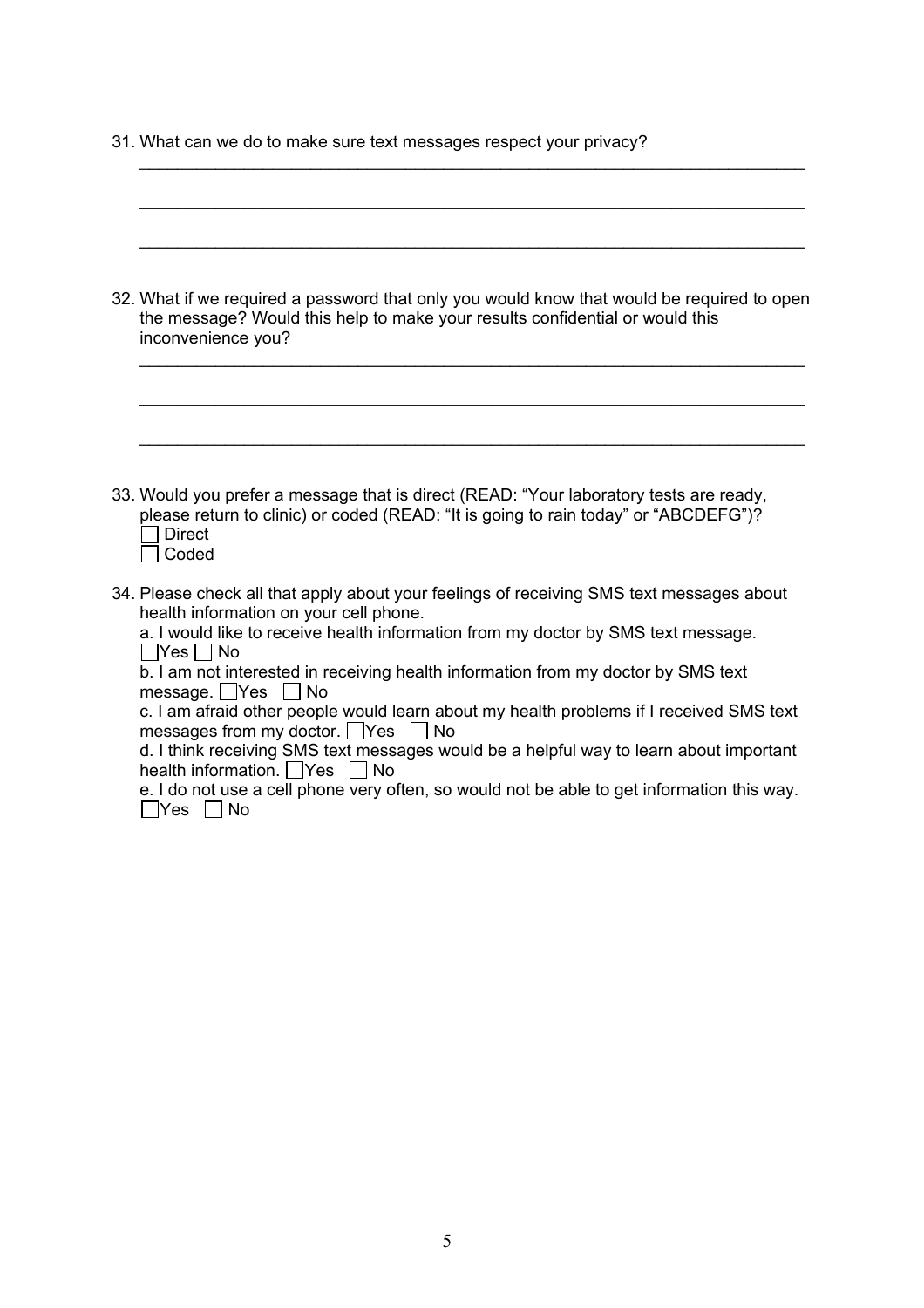35. a. Do you think a system for sending you important health information from your doctor to your cell phone with an SMS text message would be helpful for patients in this clinic?  $\Box$ Yes  $\Box$ No

b. Why or why not? (*The purpose of this question is to learn what patients think are reasons why an SMS text message system to tell them about important health information would or would not work. What do they think the problems with the system would be? Prompts could include: Would there be technical problems? Would people have cell phones available to them?)*

\_\_\_\_\_\_\_\_\_\_\_\_\_\_\_\_\_\_\_\_\_\_\_\_\_\_\_\_\_\_\_\_\_\_\_\_\_\_\_\_\_\_\_\_\_\_\_\_\_\_\_\_\_\_\_\_\_\_\_\_\_\_\_\_\_\_\_\_\_\_

\_\_\_\_\_\_\_\_\_\_\_\_\_\_\_\_\_\_\_\_\_\_\_\_\_\_\_\_\_\_\_\_\_\_\_\_\_\_\_\_\_\_\_\_\_\_\_\_\_\_\_\_\_\_\_\_\_\_\_\_\_\_\_\_\_\_\_\_\_\_

\_\_\_\_\_\_\_\_\_\_\_\_\_\_\_\_\_\_\_\_\_\_\_\_\_\_\_\_\_\_\_\_\_\_\_\_\_\_\_\_\_\_\_\_\_\_\_\_\_\_\_\_\_\_\_\_\_\_\_\_\_\_\_\_\_\_\_\_\_\_

\_\_\_\_\_\_\_\_\_\_\_\_\_\_\_\_\_\_\_\_\_\_\_\_\_\_\_\_\_\_\_\_\_\_\_\_\_\_\_\_\_\_\_\_\_\_\_\_\_\_\_\_\_\_\_\_\_\_\_\_\_\_\_\_\_\_\_\_\_\_

36. What would you do if you received a cell phone SMS text message from your doctor asking you to return to clinic in 7 days because of an important health problem? *[The purpose of this question is to learn why patients might not return to clinic if their doctors asked them to with an SMS text message Prompts might include: Do you have transportation to clinic when you need it? Can you leave work or your children without planning ahead?]*

\_\_\_\_\_\_\_\_\_\_\_\_\_\_\_\_\_\_\_\_\_\_\_\_\_\_\_\_\_\_\_\_\_\_\_\_\_\_\_\_\_\_\_\_\_\_\_\_\_\_\_\_\_\_\_\_\_\_\_\_\_\_\_\_\_\_\_\_\_\_

\_\_\_\_\_\_\_\_\_\_\_\_\_\_\_\_\_\_\_\_\_\_\_\_\_\_\_\_\_\_\_\_\_\_\_\_\_\_\_\_\_\_\_\_\_\_\_\_\_\_\_\_\_\_\_\_\_\_\_\_\_\_\_\_\_\_\_\_\_\_

| 37. Which of these reasons might affect your ability to return to clinic within 7 days if you<br>received a text message informing you of a positive test result (check all that apply)?<br>□ Cannot get transport or afford to come back to clinic |
|-----------------------------------------------------------------------------------------------------------------------------------------------------------------------------------------------------------------------------------------------------|
| □Cannot miss work                                                                                                                                                                                                                                   |

Must take care of family members

| <b>Feel sick</b> |  |
|------------------|--|
|------------------|--|

 $\Box$  Other  $\Box$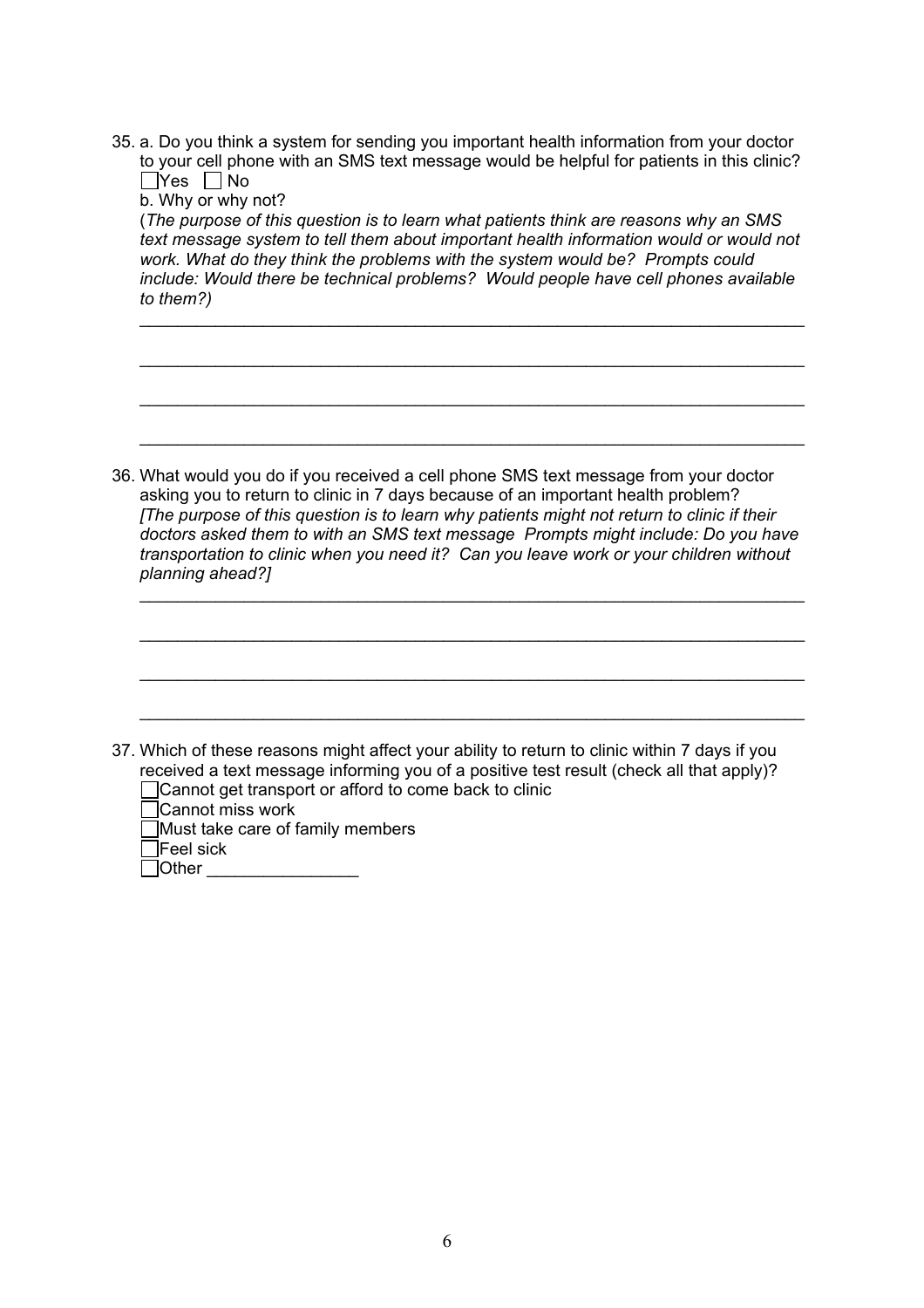38. If you received a confidential text message from your doctor with an important health message, your doctor may prefer that you respond to confirm that you received it. How would you feel about that?

| 39. Do you think that it would be helpful to respond and confirm that you received it?<br> Yes   No                                                                                                                                                                          |
|------------------------------------------------------------------------------------------------------------------------------------------------------------------------------------------------------------------------------------------------------------------------------|
| 40. If yes, how would you like to respond?<br>SMS message □ Call Back □ Return to clinic<br>Other (explain)                                                                                                                                                                  |
| 41. If you were to receive information about your health as an SMS text message on your<br>cell phone, what time of day would you prefer to receive the message?<br>Before sunrise $\Box$ Sunrise to midday $\Box$ Midday to sunset $\Box$ sunset to sleep hours<br>Anytime  |
| 42. If you were to receive information about your health as an SMS text message on your<br>cell phone, what days would you prefer to receive the message?<br>$\Box$ Weekday (Monday – Friday, Workdays) $\Box$ Saturday $\Box$ Sunday (church day)<br>Anyday / No preference |

43. Have you told anyone aside from your doctor about your HIV diagnosis?  $Nes \Box No$ 

If no, skip to question 45.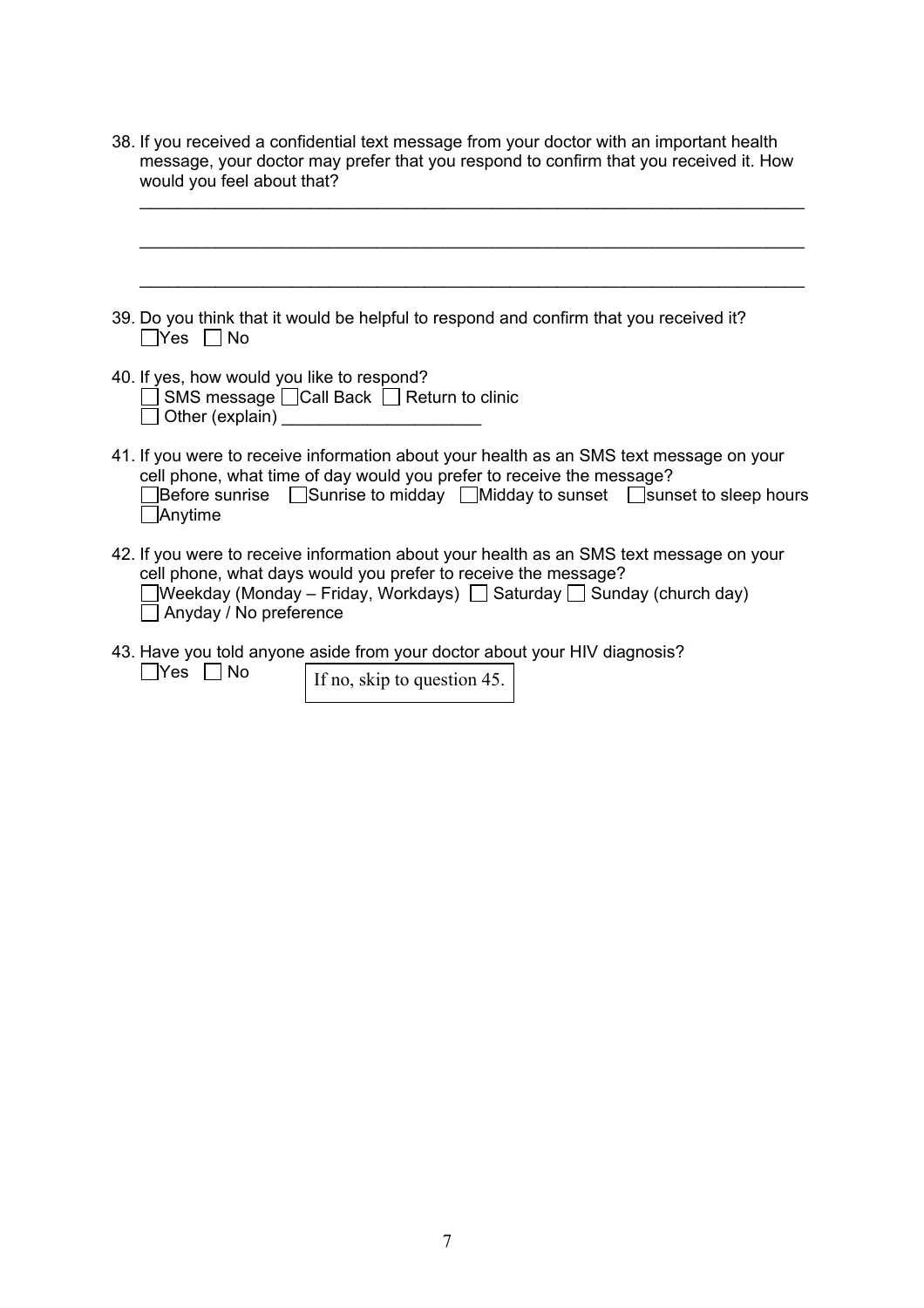44. Whom have you told about your HIV diagnosis?

| a. Mother:                      | Yes<br>No |
|---------------------------------|-----------|
| b. Father:                      | Yes<br>No |
| c. Child:                       | Yes<br>No |
| d. Sibling (brother or sister): | Yes<br>No |
| e. Partner/Husband or Wife:     | Yes<br>No |
| f. Neighbor:                    | Yes<br>No |
| g. Employer:                    | Yes<br>No |
| h. Employee:                    | Yes<br>No |
| i. Workmate:                    | No<br>Yes |
| j. Religious leader:            | Yes<br>No |
| k. Friend                       | Yes<br>No |
| l. Other                        |           |

45. Do you think that receiving an SMS text message would allow others to know about your HIV diagnosis?

\_\_\_\_\_\_\_\_\_\_\_\_\_\_\_\_\_\_\_\_\_\_\_\_\_\_\_\_\_\_\_\_\_\_\_\_\_\_\_\_\_\_\_\_\_\_\_\_\_\_\_\_\_\_\_\_\_\_\_\_\_\_\_\_\_\_\_\_\_

\_\_\_\_\_\_\_\_\_\_\_\_\_\_\_\_\_\_\_\_\_\_\_\_\_\_\_\_\_\_\_\_\_\_\_\_\_\_\_\_\_\_\_\_\_\_\_\_\_\_\_\_\_\_\_\_\_\_\_\_\_\_\_\_\_\_\_\_\_\_

|  |  | ■ Yes ■ No ■ Don't Know |
|--|--|-------------------------|
|--|--|-------------------------|

- 46. What is an example (in your words) of an SMS text message that you would like to receive from your doctor about important health information?
- 47. Please rank from most important to least important to you the features of a cell phone message about test results:<br>a. Privacy/Anonymity
	- a. Privacy/Anonymity \_\_\_\_\_\_\_\_\_\_\_\_\_\_\_\_\_\_\_\_\_\_\_\_\_\_\_\_\_\_\_\_\_\_(Most Important)
	-
	-
	-
	- e. Language (English vs. Runyankole) et al. (least important)

b. Clarity  $\overline{C}$  (2<sup>nd</sup> most important)

c. Length  $\overline{C}$  (3<sup>rd</sup> most important)

d. Specificity  $\overline{a}$  (4<sup>th</sup> most important)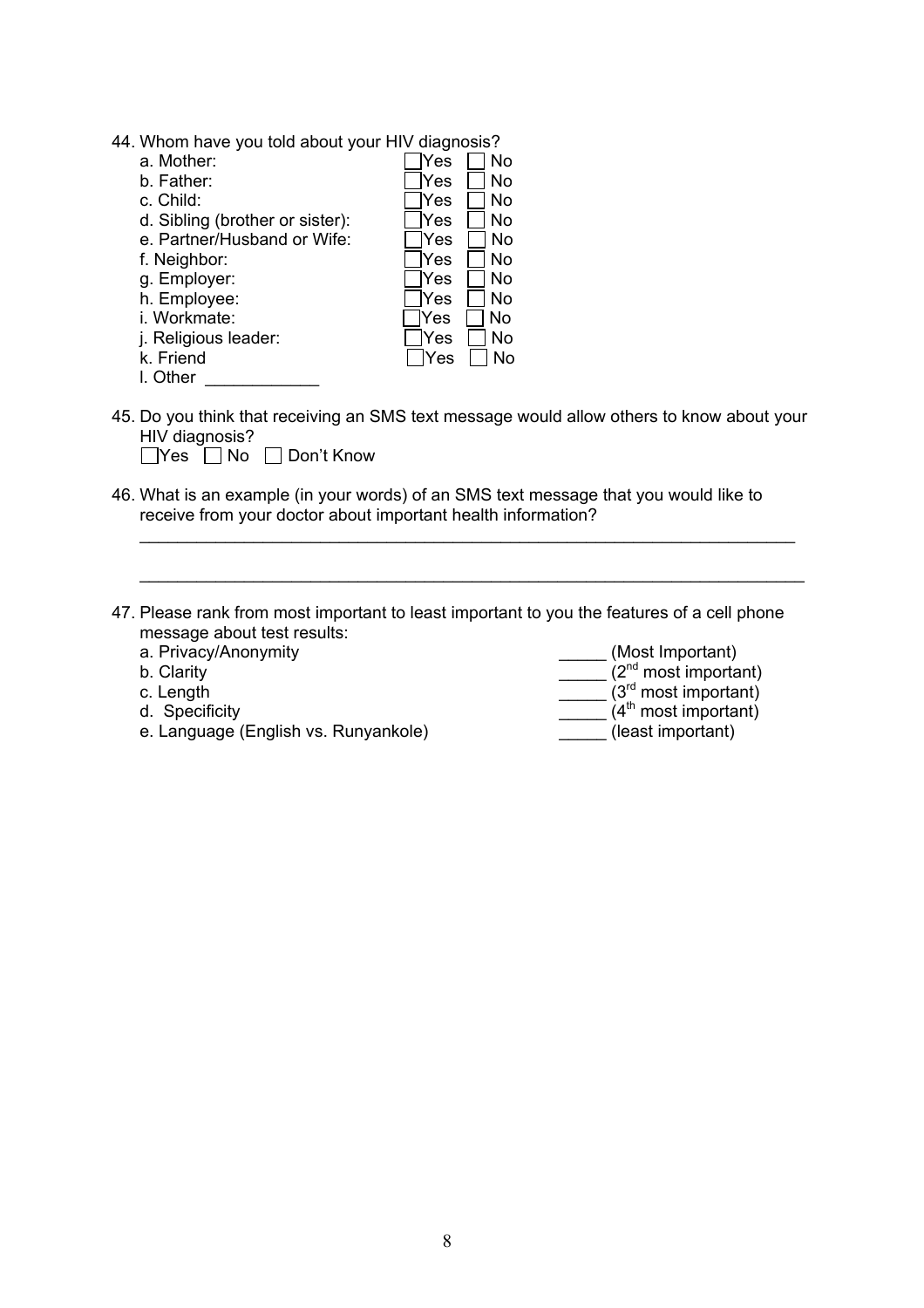48. Below is a list of sample SMS text messages that a doctor might send to tell you about important health information. **Please select the ones that you like** (you can select as many as you like). Here are some features of the message we would like to stress (read the following):

*1. We want the message to be clear.*

*2. We want the message to tell you that the doctor has important information to tell you.*

*3. We want it to be clear that you need to return to clinic.*

*4. We want the message to be private. We want to be sure that if someone else reads the information, they will not know it is about you or anything about your health.*

□ a. This is an important message from your doctor. You had an abnormal test result. You should return to clinic as soon as possible.

 $\Box$  b. You had an abnormal test result. You should come to clinic as soon as possible.

- $\Box$  c. You should come to clinic as soon as possible.
- $\Box$  d. Your doctor would like to talk to you. Please come to clinic.
- $\Box$  e. Please come to clinic
- $\Box$  f. It's time for your meeting.
- $\Box$  g. Please come see me when you can.
- $\Box$  h. ABCDEFG (a non-specific code that is given at the testing appointment)